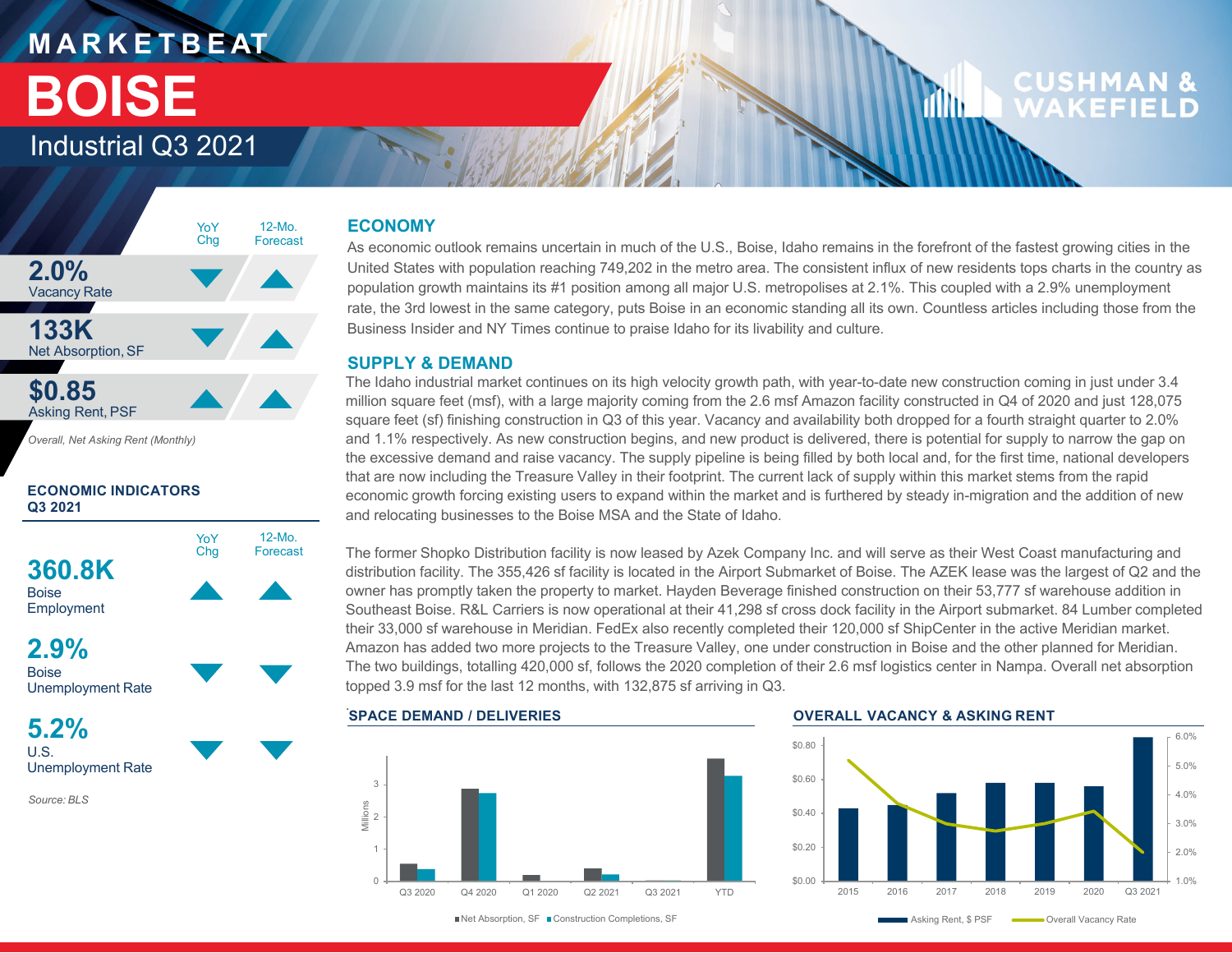### **M A R K E T B E AT** Industrial Q3 2021 **BOISE**

## **CUSHM**

#### **PRICING**

In line with strong demand and limited supply in Q2, overall asking rents rose from \$0.81 to \$0.85 per square foot (psf) on a monthly basis. Broken down even further between manufacturing, flex and warehouse/distribution prices are coming in at \$0.78 psf, \$0.98 psf, and \$0.67 psf, respectively. These numbers are expected to rise over the next year and clearly show premium prices are being paid for small bay flex industrial spaces. The Meridian submarket generally leads the way in rent psf on all fronts, with Boise, Nampa, Garden City and Caldwell following, respectively.

#### **PIPELINE**

Additional supply to help feed demand within the market is underway or forecasted, with several large industrial projects recently breaking ground, including Bow River Capital's Fuller 84 project and Fit Development's Madison Logistics Center in Nampa, among others. Adler Industrial, the predominant developer in the Treasure Valley, has several projects ongoing in Meridian, Nampa and breaking ground in Boise. These projects and others will add over 2 msf to the market through 2022. Coupled with 3.9 msf of planned and proposed projects to deliver in 2022 and 2023, the supply pipeline for the Boise MSA is the largest on record and likely to grow.

#### **VACANCY BY QUARTER**

1Mb



#### **DIRECT LEASING ACTIVITY**



#### **Outlook**

- As we continue to see record setting absorption numbers driven heavily by logistics users taking advantage of the growth of e-commerce, we expect businesses to continue choosing the Boise MSA due to its strategic location along I-84, pro-business climate, and relative affordability.
- Mirroring national trends, Boise anticipates more strong construction activity to keep pace with strong demand.
- Rents are expected to increase in the foreseeable future due to strong demand and limited supply in the market.

#### **RENTS TRENDS**

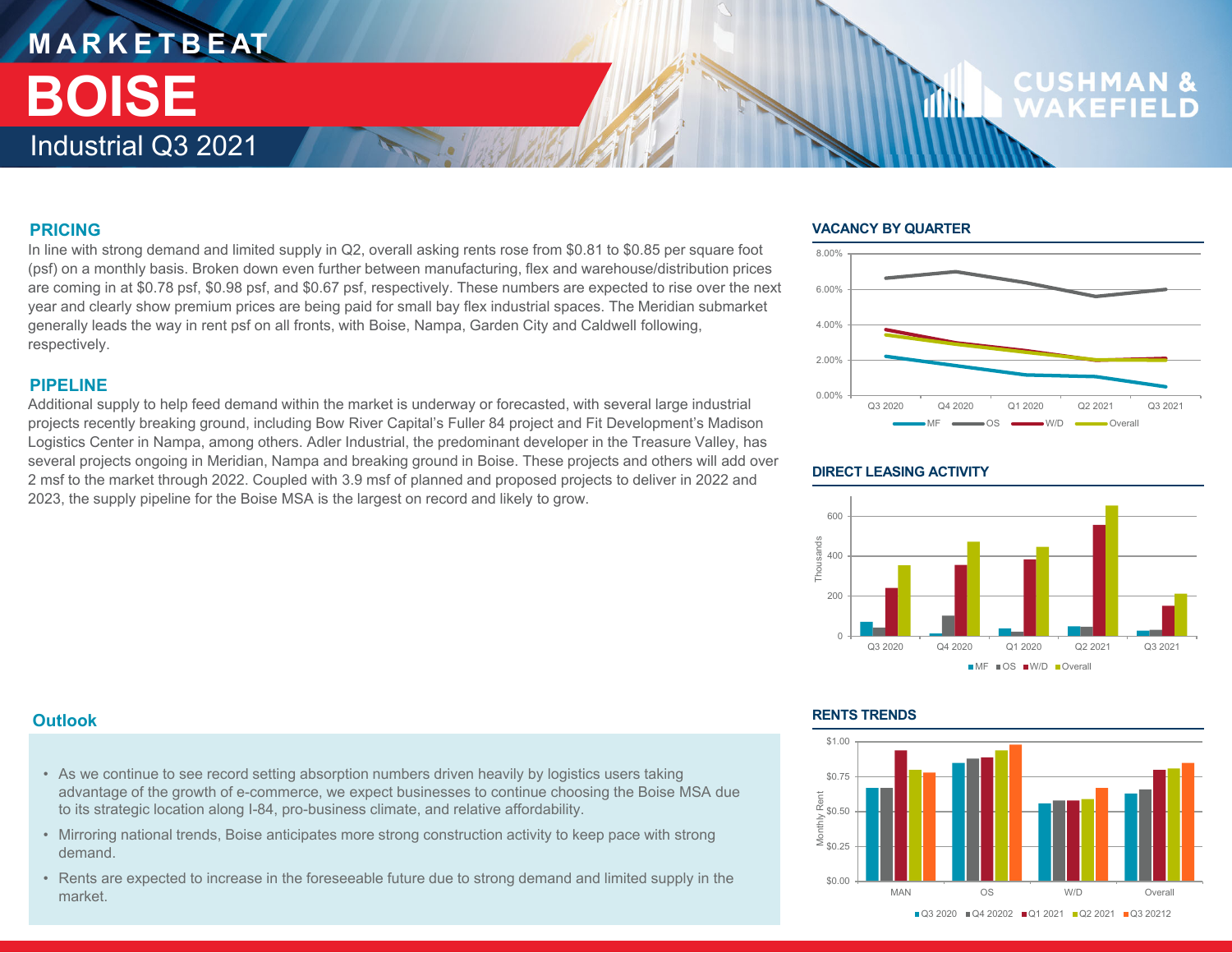## **M A R K E T B E AT** Industrial Q3 2021 **BOISE**

# **CUSHMAN &**<br>WAKEFIELD

**Tillu** 

#### **MARKET STATISTICS**

| <b>SUBMARKET</b>     | <b>INVENTORY</b><br>(SF) | <b>OVERALL VACANT</b><br>(SF) | <b>OVERALL</b><br><b>VACANCY RATE</b> | <b>CURRENT QTR</b><br><b>OVERALL NET</b><br><b>ABSORPTION (SF)</b> | <b>YTD OVERALL</b><br><b>NET ABSORPTION</b><br>(SF) | <b>UNDER CNSTR</b><br>(SF) | <b>CONSTR</b><br><b>COMPLETIONS</b><br>(SF) | <b>OVERALL</b><br><b>WEIGHTED AVG</b><br><b>NET RENT (OS)</b> | <b>OVERALL</b><br><b>WEIGHTED AVG</b><br><b>NET RENT (W/D)</b> | <b>OVERALL</b><br><b>WEIGHTED AVG</b><br><b>NET RENT</b> |
|----------------------|--------------------------|-------------------------------|---------------------------------------|--------------------------------------------------------------------|-----------------------------------------------------|----------------------------|---------------------------------------------|---------------------------------------------------------------|----------------------------------------------------------------|----------------------------------------------------------|
| North Boise          | 1,701,292                | 40,984                        | 2.4%                                  | 8,367                                                              | 3,485                                               | 32,114                     | 0                                           | \$1.05                                                        | \$0.70                                                         | \$0.73                                                   |
| Downtown             | 477,277                  | $\mathbf{0}$                  | $0.0\%$                               | $\overline{0}$                                                     | $\mathbf{0}$                                        | $\mathbf{0}$               | $\mathbf{0}$                                | N/A                                                           | N/A                                                            | N/A                                                      |
| West Boise           | 3,711,853                | 167,733                       | 4.5%                                  | 44,798                                                             | 128,280                                             | 187,262                    | $\mathbf 0$                                 | \$0.91                                                        | \$0.99                                                         | \$0.87                                                   |
| Southwest Boise      | 764,728                  | $\mathbf 0$                   | $0.0\%$                               | $\overline{0}$                                                     | $\mathbf 0$                                         | $\mathbf 0$                | 0                                           | N/A                                                           | N/A                                                            | N/A                                                      |
| Airport              | 6,727,786                | 465,662                       | 6.9%                                  | $-468$                                                             | 138,824                                             | 485,328                    | 41,298                                      | \$0.95                                                        | \$0.61                                                         | \$0.68                                                   |
| Southeast Boise      | 5,945,618                | 139,425                       | 2.3%                                  | 51,643                                                             | 54,511                                              | $\mathbf 0$                | 53,777                                      | \$0.91                                                        | \$0.60                                                         | \$0.82                                                   |
| Meridian             | 5,346,430                | 10,646                        | 0.2%                                  | 26,379                                                             | 121,244                                             | 718,579                    | 33,000                                      | \$1.33                                                        | \$0.80                                                         | \$1.00                                                   |
| South Meridian       | 735,035                  | 35,115                        | 4.8%                                  | $-10,004$                                                          | $-11,004$                                           | 36,000                     | $\mathbf 0$                                 | \$1.27                                                        | N/A                                                            | \$1.27                                                   |
| Eagle                | 235,860                  | 7,648                         | 3.2%                                  | 3,778                                                              | $\mathbf 0$                                         | $\mathbf 0$                | 0                                           | \$1.25                                                        | N/A                                                            | \$1.25                                                   |
| Nampa                | 12,668,133               | 29,418                        | 0.2%                                  | 13,464                                                             | 328,160                                             | 678,930                    | $\mathbf{0}$                                | N/A                                                           | \$0.85                                                         | \$0.81                                                   |
| Caldwell             | 5,282,846                | 24,000                        | 0.5%                                  | $-15,100$                                                          | 114,836                                             | 463,820                    | $\mathbf{0}$                                | N/A                                                           | N/A                                                            | N/A                                                      |
| <b>Central Boise</b> | 2,056,735                | 3,542                         | 0.2%                                  | $\overline{0}$                                                     | 57,653                                              | $\mathbf 0$                | $\mathbf{0}$                                | N/A                                                           | N/A                                                            | N/A                                                      |
| Middleton            | 349,076                  | $\mathbf 0$                   | $0.0\%$                               | 10,000                                                             | $\mathbf 0$                                         | 16,000                     | 0                                           | N/A                                                           | N/A                                                            | N/A                                                      |
| Northwest            | 58,297                   | $\mathbf{0}$                  | $0.0\%$                               | $\overline{0}$                                                     | $\mathbf 0$                                         | 36,000                     | $\mathbf 0$                                 | N/A                                                           | N/A                                                            | N/A                                                      |
| <b>TOTALS</b>        | 46,095,973               | 924,173                       | 2.0%                                  | 132,857                                                            | 935,989                                             | 2,654,033                  | 128,075                                     | \$0.98                                                        | \$0.67                                                         | \$0.85                                                   |

*\*Rental rates reflect weighted net asking \$psf/month \*Renewals not included in leasing statistics* OS = Office Service/Flex W/D = Warehouse/Distribution *\*10,000+ Square Feet*

#### **KEY LEASE TRANSACTIONS Q3 2021**

| <b>PROPERTY</b>      | <b>SUBMARKET</b> | <b>TENANT</b>                   | <b>RSF</b> | <b>TYPE</b> |
|----------------------|------------------|---------------------------------|------------|-------------|
| 11801 W Executive Dr | West Boise       | Diversified Fluid Solutions LLC | 37.000     | Renewal     |
| 1675 W Commerce Ave  | Airport          | Scentsy Inc.                    | 34,000     | Sublease    |
| 11193 E Emerald St   | West Boise       | Darigold                        | 28,000     | Direct      |

#### **KEY SALES TRANSACTIONS Q3 2021**

| <b>PROPERTY</b>    | <b>SUBMARKET</b> | <b>SELLER / BUYER</b>                       |         | <b>PRICE/S PSF</b> |
|--------------------|------------------|---------------------------------------------|---------|--------------------|
| 6802 S Eisenman Rd | Southeast Boise  | Vps3 LLC / V7 Boise Outlet Mall LC          | 165.000 | Inauire            |
| 1701 Smeed Pky     | Caldwell         | Strider Group LLC / Smeed Owner LLC         | 120,000 | Inquire            |
| 1711 Slipstream Wy | Caldwell         | Erlebach Properties LP / Slipstream Way LLC | 68.400  | Inquire            |